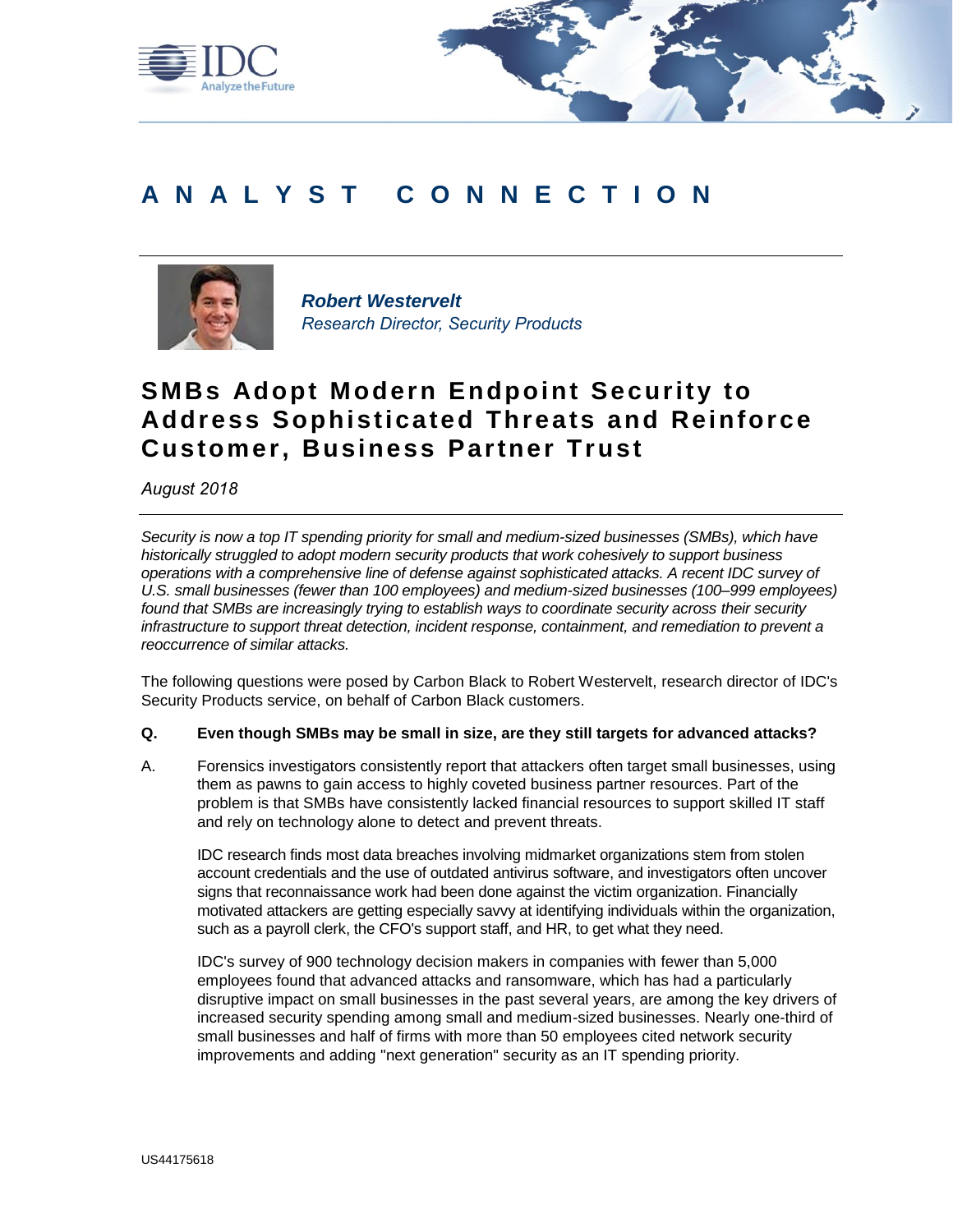## **Q. Can existing antivirus solutions owned by SMBs keep pace with the rapidly evolving threat landscape?**

A. Signature-based security products are generally designed to be triggered by malware that has already been seen and documented on other corporate networks. These traditional antivirus solutions do little, if anything, to defeat newly developed malware or to detect targeted, nonmalware attacks that leverage compromised credentials or system vulnerabilities. In addition, attackers now use legitimate administrative tools to avoid being detected by standard antivirus software. Small businesses must elevate their security postures to defeat these advanced attacks by choosing modern endpoint security solutions.

Modern threat detection and prevention solutions collect massive amounts of endpoint activity data and change the paradigm by strengthening defenses using cloud-based, big data analytics to prevent and predict advanced attacks. Using advanced analysis, these solutions examine the data to uncover new threats and potential avenues of attack. This approach is easy to deploy and manage, and it addresses both malware and file-less attacks.

By leveraging the cloud, organizations of all sizes can use sophisticated analytics once reserved for larger enterprises that could afford to staff data scientists to probe the data. Modern solutions should incorporate non-signature-based methods and continuously monitor and apply the right algorithms to identify potential threats from subtle system changes. These solutions tend to utilize threat intelligence from a variety of resources to identify real-time threats as they develop.

## **Q. How can SMBs better integrate security into standard IT practices?**

A. The sad truth is that one product alone won't solve the security problems challenging small businesses. Modern endpoint security products, designed to augment or replace traditional antivirus, should ease security coordination and management, a key challenge cited by IDC survey respondents. Buyers of security products for small businesses should identify solutions with a strong technology partner ecosystem. This typically is a sign that the product is designed to integrate, and often interoperate, with a broad spectrum of security solutions. Modern security products often provide open APIs to simplify integration using automated, plug-and-play connectors to existing security infrastructure, such as SIEM, security analytics, threat intelligence, and network security products.

Small businesses that put into practice the idea of "defense in depth" should be reminded that it isn't about the number of security products protecting the organization; rather, it's about how the products fit into the combination of people, process, and technologies. Businesses of all sizes are increasingly finding that support is needed to combine these three critical areas. Their options include choosing to outsource management of security and incident response to a managed security services provider or choosing a proactive management service from a product manufacturer.

#### **Q. Can SMBs create a comprehensive security program supported by an incident response team with limited resources?**

A. Continuous monitoring and coordinated response processes are required but often not realized, which is detrimental to many organizations. Even large organizations often lack the resources to staff and manage a security operations center and dedicated incident response team with "eyes on screen" watching, analyzing, and acting on behalf of the enterprise. False positives and false negatives will continue to be problematic for businesses of all sizes. False positives suggest that a threat was investigated and determined to be harmless. False negatives suggest that a verifiable threat was dismissed due to a lack of visibility. Today's most effective threat analysis and mitigation strategies require the correlation of data across disparate networks throughout the enterprise and beyond.